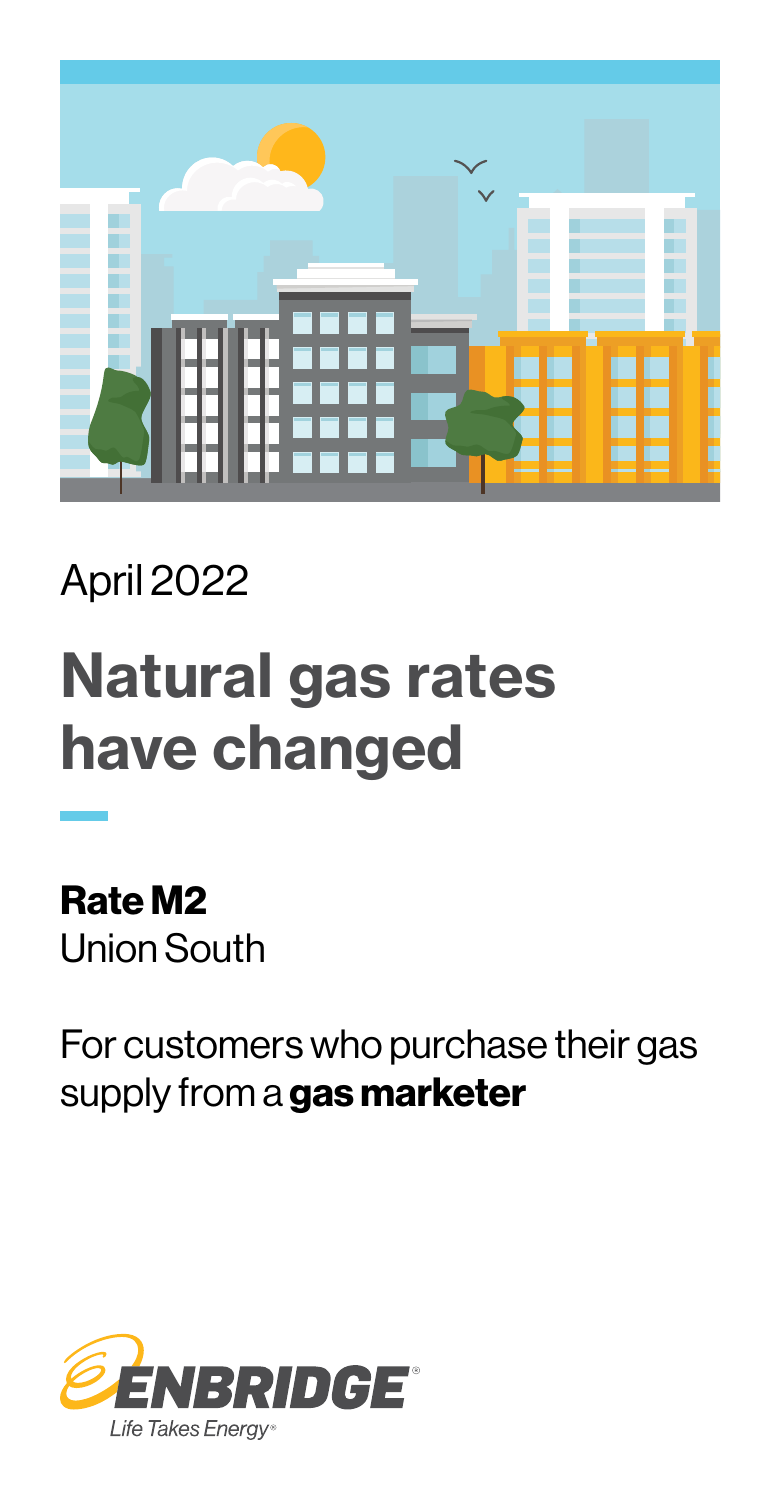## New natural gas rates

The Ontario Energy Board (OEB) has approved changes to Enbridge Gas' rates effective April 1, 2022.

The total impact on your bill will depend on how much gas you use and the terms of your gas marketer agreement.

#### Delivery to You

The delivery rates that vary with consumption increased based on our forecast cost of delivering natural gas to your home or business. This charge also includes the cost of storing natural gas so it's available when you need it. Also included in Delivery to You is a facility carbon charge associated with the operation of Enbridge Gas' facilities to deliver natural gas to you.

#### Federal Carbon Charge

The federal carbon charge has increased from 7.83  $\text{c/m}^3$ to 9.79 ¢/m<sup>3</sup>. This charge increases annually each April. All of the money collected for this charge goes to the government.

Visit [enbridgegas.com/federalcarbonprogram](http://enbridgegas.com/federalcarbonprogram) for more information.

#### Gas Supply Charge

The price you pay for the natural gas you use, shown as the gas supply charge on your bill, depends on the terms of your gas marketer agreement.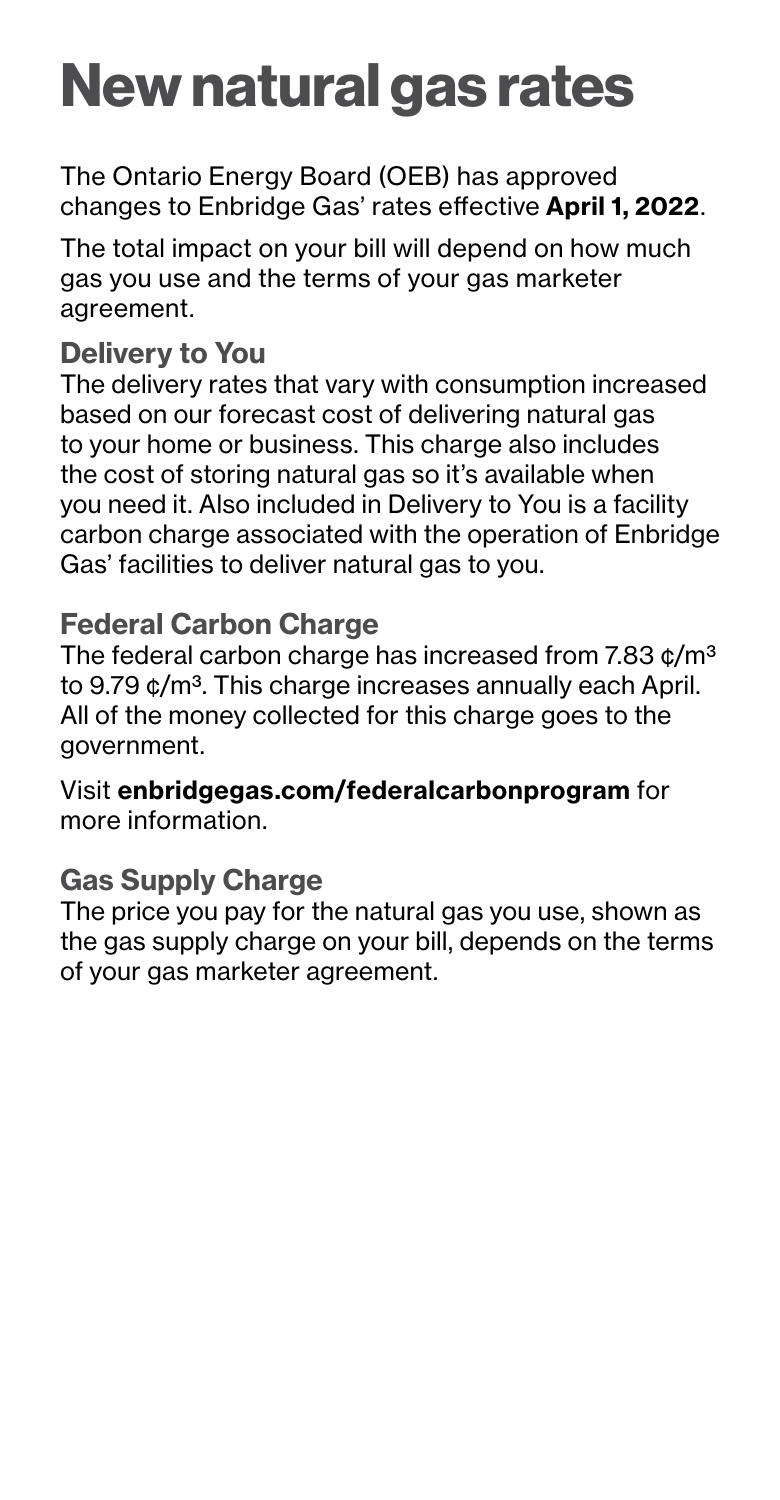#### Rate Adjustment

The OEB has approved a rate adjustment to reflect the clearance of 2020 federal carbon deferral and variance account balances. This will appear as a one-time charge on customers' April bills, and for a typical customer this will be a charge of approximately \$0.97.

The OEB has also approved a rate adjustment to reflect the clearance of 2020 deferral and variance account balances. This will appear as a one-time charge on customers' April bills, and for a typical customer this will be a charge of approximately \$205.17.

The adjustments will be combined and appear as a single Rate Adjustment line item on your bill

Charges for gas used from April 1, 2022 will be calculated using the new approved rates as shown below. The annualized impact is based on a typical Rate M2 - Union South customer who uses 73,000 m<sup>3</sup> per year while buying gas from an energy marketer.